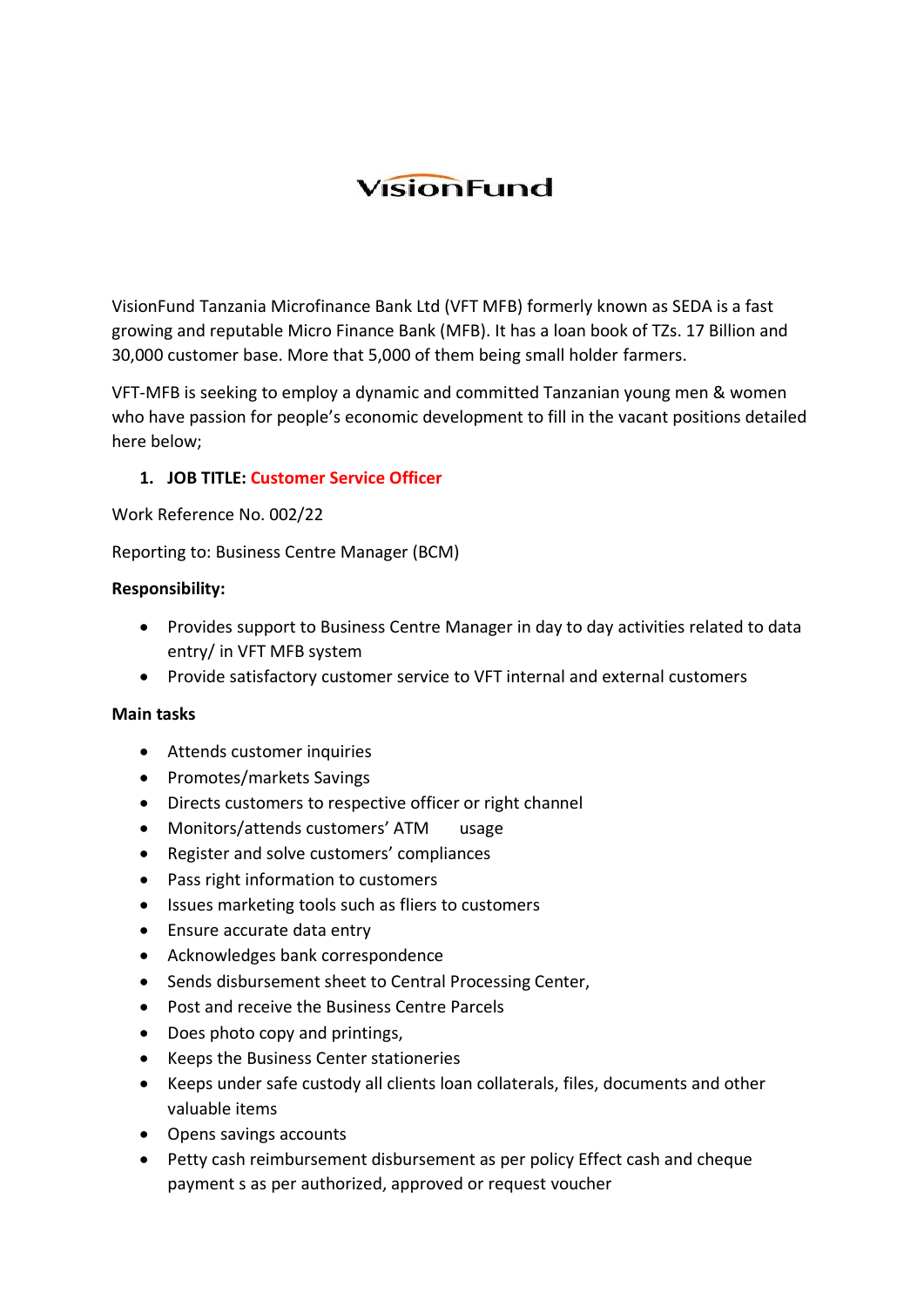- Ensure payment of services delivery agents, partners e g. bills, contractors, labour wages if any
- Purchases of office items e g water, sugar, utensils e t c

# **Education & Experience:**

- Degree Holder in Accounting,
- Must have a clear understanding of data entry and technology
- Very good knowledge and comfort dealing with financial information
- Very good analytical &. reporting skills
- Proficient in Microsoft office application
- Be a good leader
- Very good communication and marketing skills (both written and verbal)

## **General attributes:**

- Able to develop strong VFT relationships and Clients Builds strong teams work
- Able to manage the multiple relationships of Staff and Central Processing Centre

# **2. JOB TITLE: FAST Project Manager**

Work Reference No. QQ1/22

Reporting to: Chief Operations Officer (COO)

# **Responsibility;**

Responsible for supporting Business Centres in scaling up the Savings Group Loan the FAST product. The scale up is focused on the loan and other products such as insurance and savings to the Savings Group.

# **Main tasks**

- Developing roll out plan which includes, location, staffing plan, required budget and projections
- Train WV staff, including HQ and AP on the product
- Train VFT branch staff on the product and procedures
- Monitor Field Officers and Business Centre Managers' performance on a regular basis
- Liaise with IT to set up necessary channels including the functioning of ODK/LMMS and mobile money w here possible
- Oversee implement the recruitment hiring onboarding of Field Officers together with People and Culture
- Continuously coach and train Field Officers
- Continuously train Business Centre Managers for effective monitoring
- Implementing technical improvements with ODK as they emerge with cooperation of \ FI IT team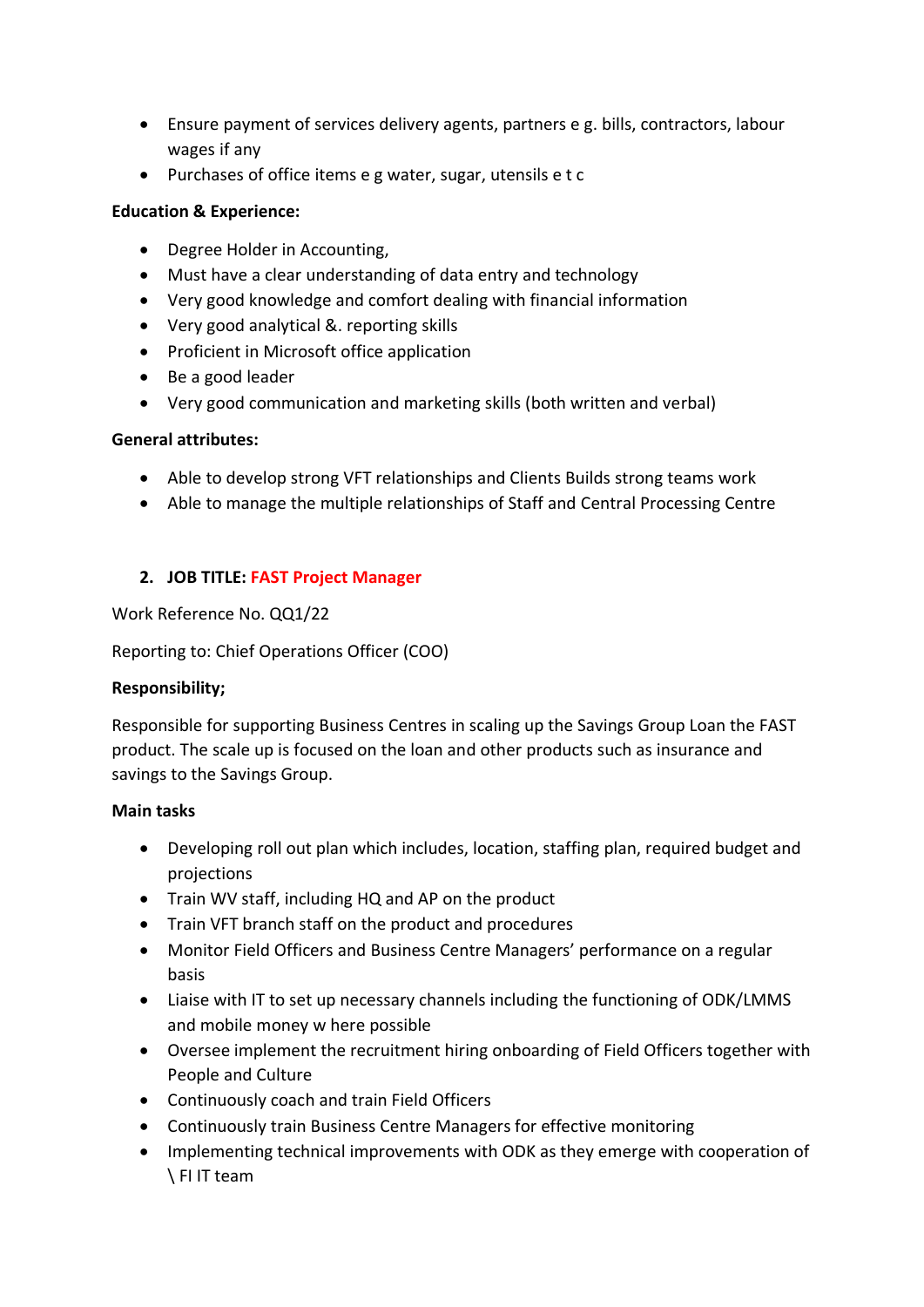- Monitor loan performance
- Ensure proper reporting of FAST loans in core banking system and Bankbi
- Oversight of other financial products such as insurance and savings for Saving Groups.
- Support Business Centres in building a pipeline of potential Savings Groups.
- Coordinate and support impact surveys as needed.

## **Education;**

• Bachelor degree in any of the following fields;

Community Development, Rural Development, Social Science Economics Or other related fields

## **Experience:**

• Experience of at least 5 years in working direct with Saving Groups, 2 of which must be at the Managerial Supervisory position.

## **General attributes;**

- Must be fluent in English
- Flexible to travel up country and in rural areas
- Knowledgeable of Microsoft Power point, Excel and word
- Must have proven leadership ability

# **About our working environment &. remuneration.**

VisionFund Tanzania Microfinance Bank has a calm and harmonious working environment where staffs are highly valued. Good work is recognized and rewarded accordingly and there is an opportunity to grow professionally and spiritually.

#### **APPLICATION INSTRUCTIONS**

Interested and suitably qualified individuals should;

Forward their application letter, attaching certified copies of their academic and professional certificates; detailed CV's with three referees to

#### **vftHRstaff@vftz.co.tz**

OR:

Physically send their applications through the postal address below:

# **VisionFund Tanzania Microfinance Bank Limited,**

**AICC Building, Serengeti Wing. 5**

**P.O. Box 1546,**

**Arusha, TANZANIA.**